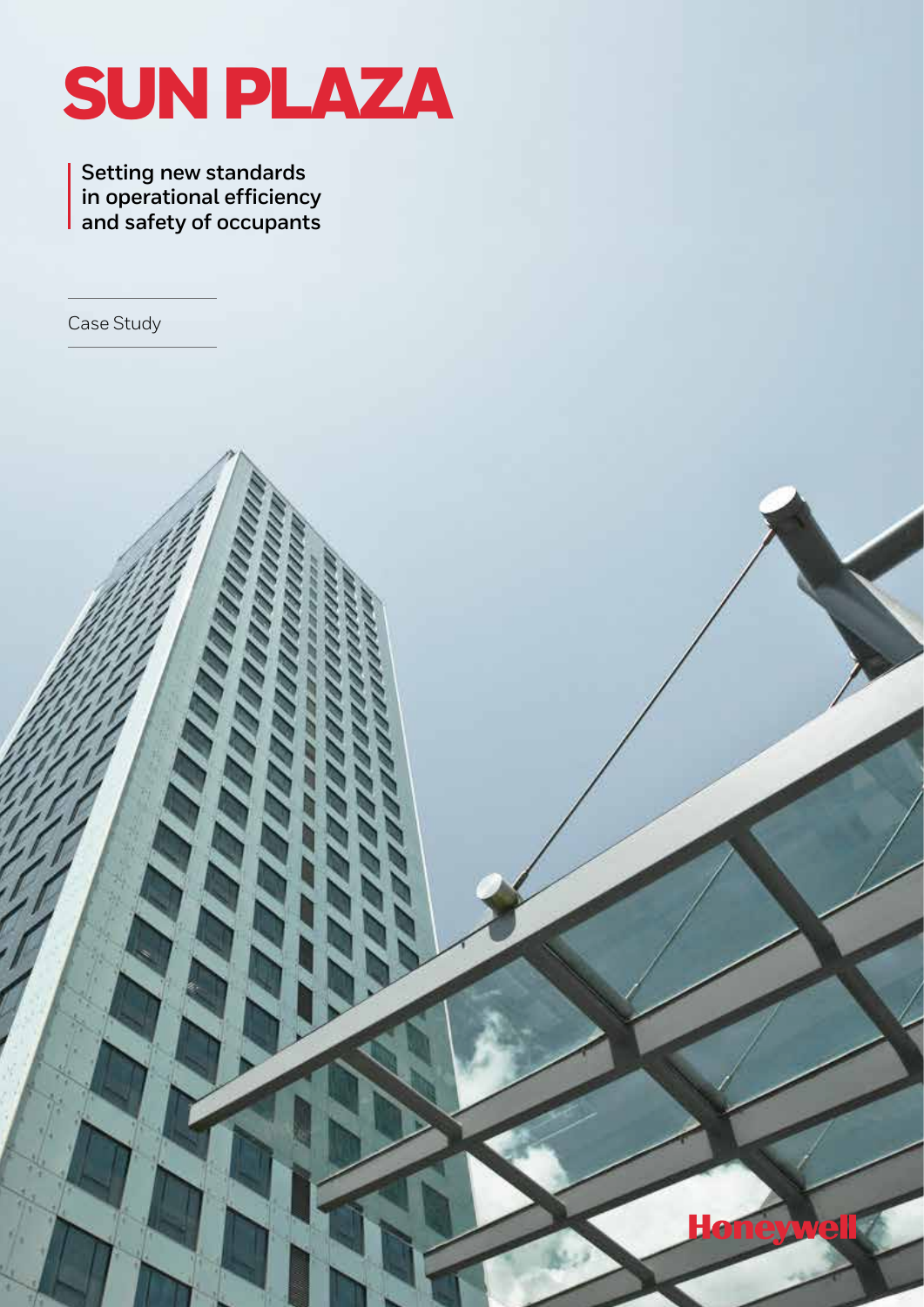# **OVERVIEW**

**Sun Plaza is one of the most iconic and recognized commercial buildings in Maslak district of Istanbul, Turkey with its unsurpassed construction safety quality, innovative vision, and high technology systems.** 

## **The 37-floor commercial building covers 30,000 m2 office space and 50,000 m2 common areas.**

Since the building opened its doors to occupants in 2005, the facility constantly maintains its building to ensure the safety of occupants and operational efficiency of the building.

It has continued to achieve this by implementing the latest technology systems and set new standards in efficient facility management. Sun Plaza is Turkey's first and only plaza that has ISO 9001: 2008, ISO 1400: 2004, OHSAS 18001: 2007 certifications on "Plaza Management and Operations."

Sun Plaza has been a service customer of Honeywell for more than ten years. Previously, Honeywell installed traditional preventative maintenance service. This includes FCU (Fan Coil Unit) automation, VAV (Variable Air Volume) and HVAC (Heating, Ventilation, and Air Conditioning) control systems, Enterprise Building Integrator (EBI) R430, XL10s, XL5000s, and Zone Managers.

# **BUSINESS DRIVERS**

Since the competition in commercial buildings is increasing day by day, the escalation in rental fees is becoming an important challenge for FM managers. Therefore, Sun Plaza is working on achieving success through investments in new technologies and automated processes instead of manual labor and systems. To that end, the FM defines the top growth drivers for itself.

- To leverage new technologies that standardize the business processes for further consistency and quality of services across the building – resulting in more comfort, energy savings, and superior air conditioning for the benefit of various tenants.
- Modify the process to value based activities from labor intensive activities.
- Achieve significant energy savings through predictive solutions which have a direct impact on business costs, resulting in optimum service to customers.
- Provide data transparency to customers and tenants; visibility and timely access to data at different levels.
- Leverage new building technologies as a resource to measure increasing customer demands, while reducing the cost of delivering those services.
- Allow free time for staff and reserve more time for their core activities that enhance the overall operational efficiency of the building.

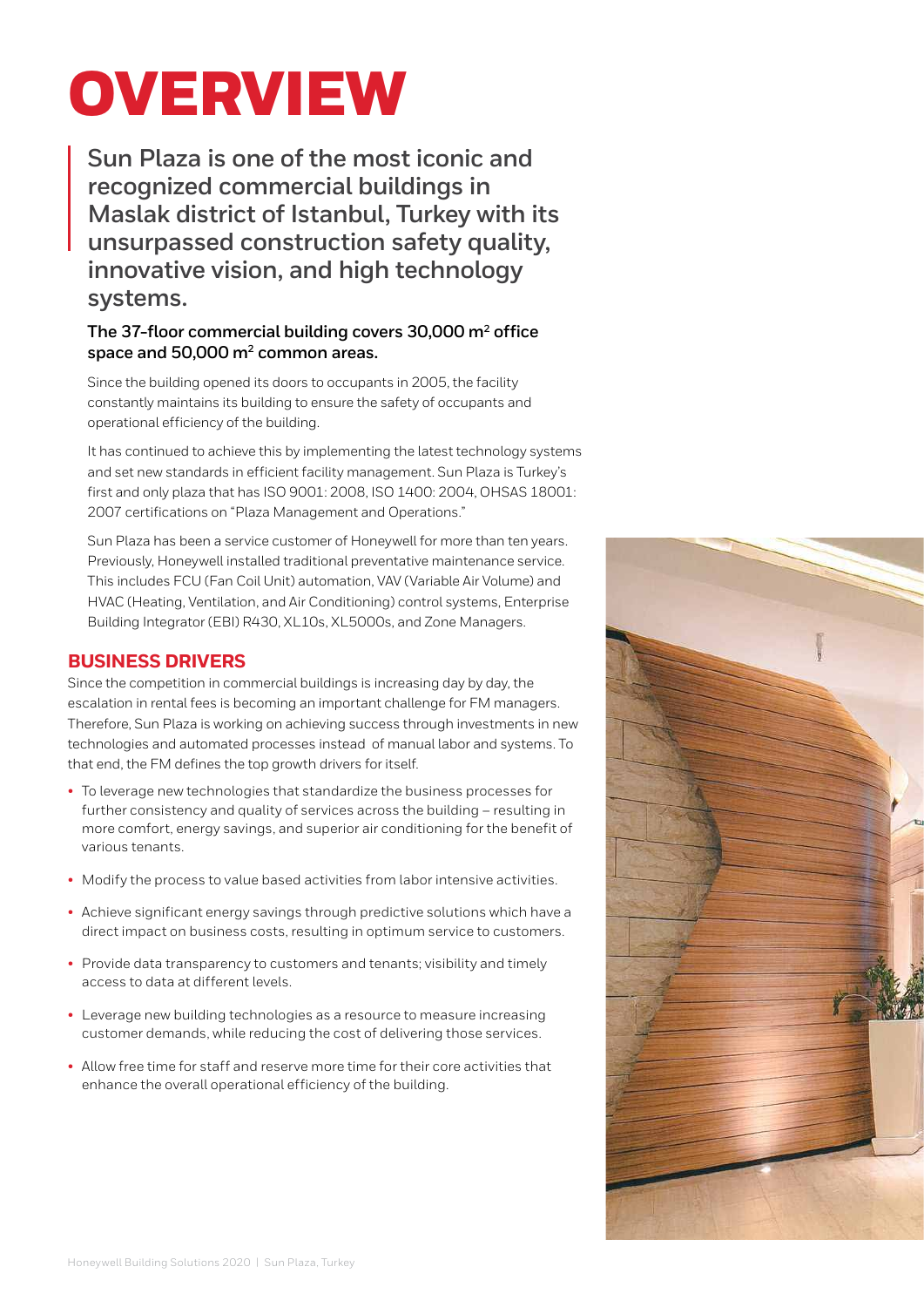## **THE SOLUTION**

Based on the long-term relationship with Sun Plaza, Honeywell was eager to meet their customer needs. The Honeywell team proposed and implemented a pilot project to demonstrate the benefits of their Forge Digitized Maintenance\* by moving the facility operation approach from preventative to predictive.

*\*Formerly Outcome Based Service (OBS)*

## **THE OUTCOME AND BENEFIT**

Honeywell delivered 6 months trial of Forge Digitized Maintenance across four floors of the building by focusing on the airside systems and systems associated with occupant comfort and complete replacement of the previous system with Forge Digitized Maintenance. 24/7 monitoring and analysis of the building performance achieved the following:

- Identification of a number of faulty sensors were identified way ahead of the next maintenance cycle
- Monitors building's performance and detects faults at an early stage often before they lead to bigger problems
- Tracking down facility operations of units led to reduced energy consumption by the equipment
- Reduction of energy consumption and occupant discomfort as the facility manager was equipped to fix the VAV boxes leaking airflow
- By monitoring sensors and conditions more closely, the building provides a better internal environment and improves occupant satisfaction
- Corrective actions were taken and air condition remained as expected in the building
- Improved visibility of buildings and systems by the facility management
- Flexibility of sharing results with customers and tenants
- Effective management of operational costs